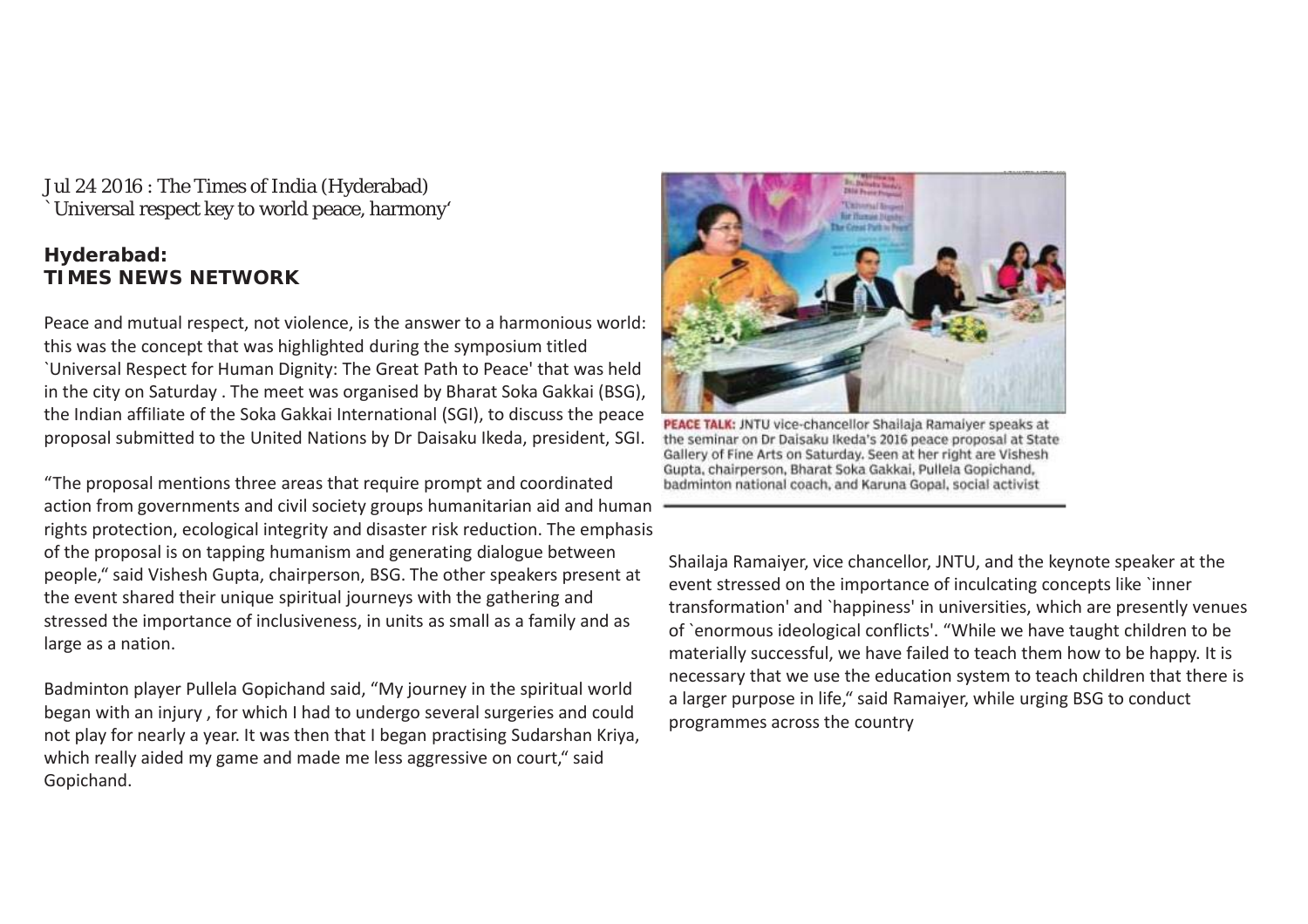## Symposium held on `Universal Respect for Human Dignity' **PTI FLASH**

Hyderabad, July 23 (PTI) Against the backdrop of increase in violence worldwide, Buddhist organisation Soka Gakkai International's (SGI) Indian arm Bharat Soka Gakkai (BSG)today held a symposium entitled "Universal Respect for Human Dignity. Speaking in the program, Chief National Coach of the Indian Badminton Team Pullela Gopichand recalled the words of his coach that it is not how many times one falls down but how quickly one gets up matters. Sports can take care of pent-up aggression and help people adopt a more peaceful attitude, he said. In his welcome address, Chairperson of Bharat Soka Gakkai, Vishesh Gupta, said every person has "the right to live in happiness". The prime objective of the SGI movement is to forge an expanding solidarity of ordinary citizens committed to protecting that right and rid the world of needless suffering, he said. The symposium was organised in association with the Jawaharlal Nehru Technological University, Hyderabad (JNTU-H),and the Environment Protection Training and Research Institute(EPTRI). PTI GDKKRK



A symposium on Universal Respect for Human Dignity: The Great Path to Peace is being organised by Bharat Soka Gakkai. The focus will be on SGI President Daisaku Ikeda's 2016 peace proposal.

Venue: State Gallery of Fine Arts, Kavuri Hills, Madhapur

Date: July 23.

 $\frac{1}{2}$  like 0 Share



### Peace Symposium - Exploring Paths to Peace

Posted by: elanmag in Feature ( 6 6 hours ago ( 9 0 6 96 Views



Against the backdrop of mounting violence worldwide, Buddhist lay organisation Soka Gakkai International's (SGI) Indian arm Bharat Soka Gakkai (BSG) along with the Jawaharlal Nehru Technological University, Hyderabad (JNTU Hyderabad) and the Environment Protection Training and Research Institute (EPTRI) held a symposium entitled "Universal Respect for Human Dignity: The Great Path to Peace" on July 23, 2016. The symposium was based on SGI President Daisaku Ikeda's 2016

peace proposal.